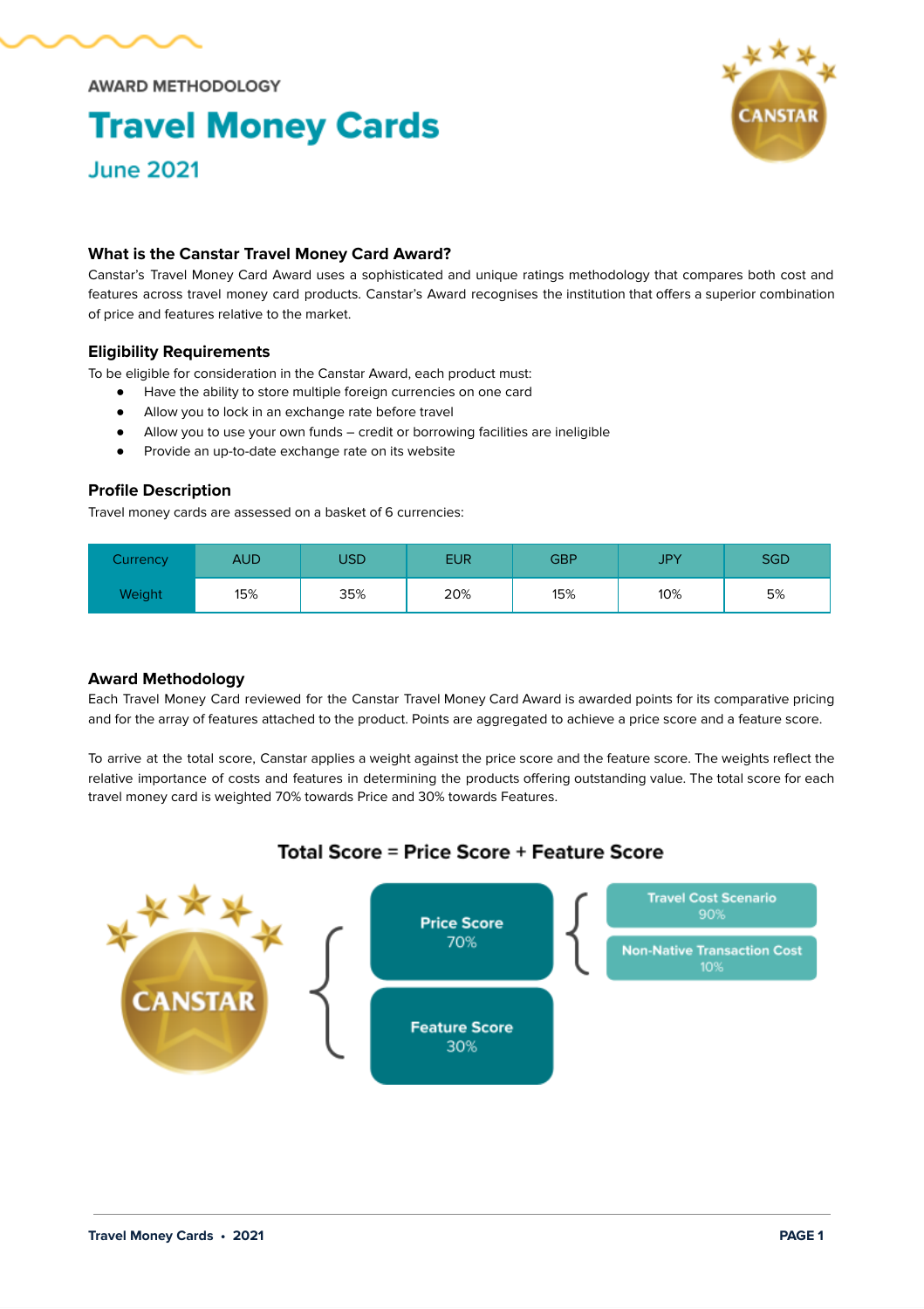## **Price Score**

There are many different fee structures in the Travel Money Card market.

- Some providers charge for ATM withdrawals in foreign countries and others do not.
- There are products where the initial load is free but subsequent reloads are not, and some where there are almost no fees at all.

When exchanging many thousands of dollars into a foreign currency, in many cases, the exchange rate applied to the purchase is the largest part of the overall cost of the transaction, even though few or no direct fees are being charged to the customer.

To find the overall cost of taking a Travel Money Card on an overseas trip, Canstar has designed a scenario that includes the fees for loading, reloading, and using the card overseas, as well as calculating how much will be available to spend in the purchased foreign currency.

These costs are benchmarked against a hypothetical cheapest product in the market – one with no load, reload, ATM, POS, or closure fees, with the best average exchange rate observed during our survey period of four weeks. This is known as the Benchmark Net Foreign Currency. The net cost of using each travel money card is then calculated:

## Net Travel Cost = Benchmark Net Foreign Currency - Product Net Foreign Currency



### **Travel Cost Scenarios**

The Net Travel Cost of each card is calculated in each of the six currencies assessed. For the overall Travel Money Card Award, a weighted score based on these six currencies is calculated based on the net cost in each currency. The exchange rates used are taken from provider's websites twice a week, over a four week period.

#### **Non-native transaction cost**

The second component of the Price Score is the non-native transaction cost. This is a fee payable where there are insufficient funds available in the local currency, or the card is used for a purchase in a currency that is not supported. The product with the lowest fee in the market will receive the highest score, which is then added onto the Travel Cost Scenario Score to arrive at the total Price Score.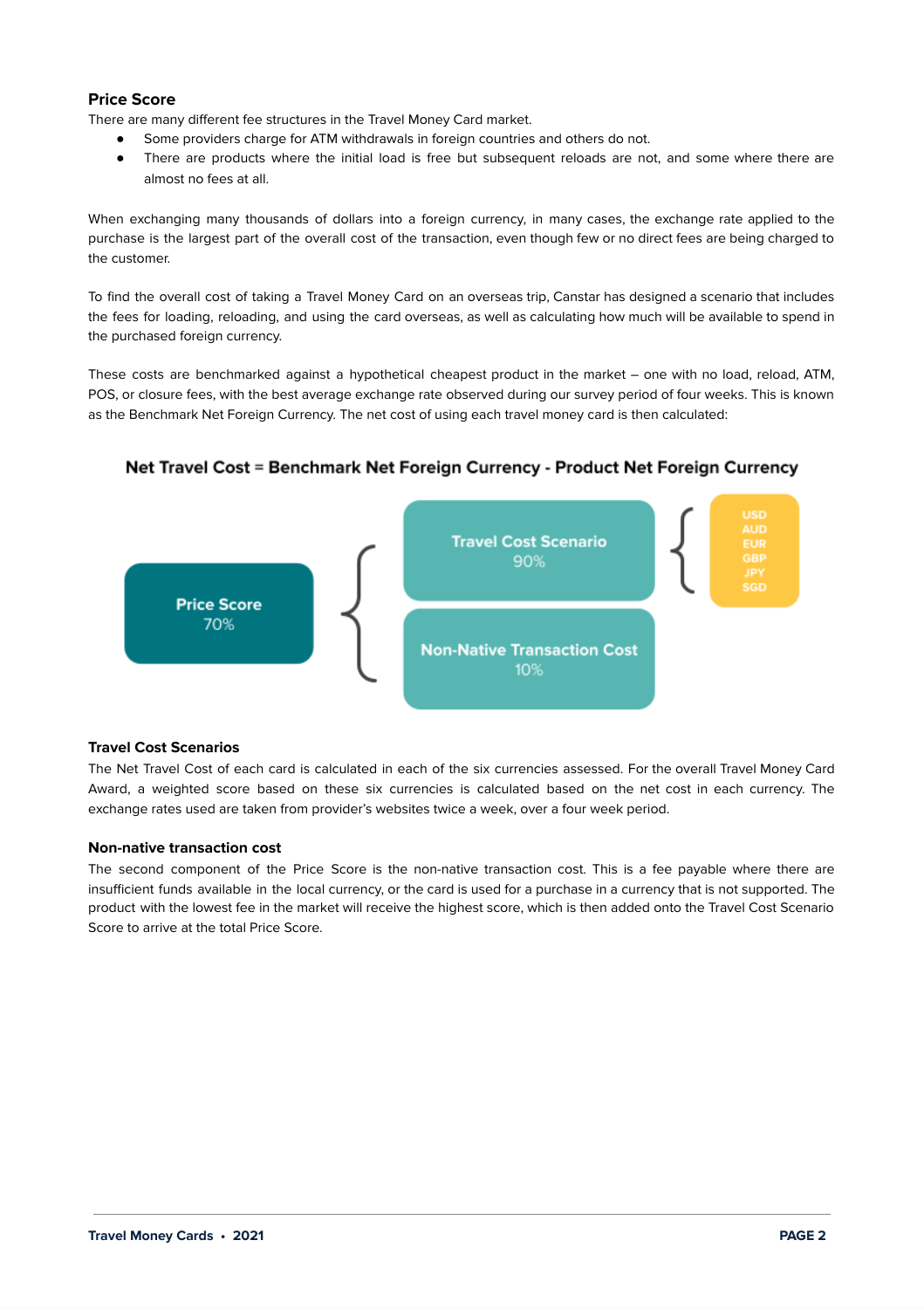## **Travel Cost Scenario**

The Net Travel Cost of each card is calculated in six different currencies, considering how much foreign currency will be available to the cardholder for the duration of their trip, after fees for loading and card use are subtracted.

| <b>Net Foreign Currency Available to Spend</b><br>For a total load amount of \$5,000 NZD |                                                                   |  |  |  |  |  |
|------------------------------------------------------------------------------------------|-------------------------------------------------------------------|--|--|--|--|--|
| <b>Converted to Foreign</b>                                                              | Initial loading cost for \$3,500                                  |  |  |  |  |  |
|                                                                                          | Reload cost for \$1,500                                           |  |  |  |  |  |
|                                                                                          | Cost of 3 foreign ATM withdrawals (conv. To NZD where applicable) |  |  |  |  |  |
| <b>Currency at the Card's</b><br><b>Exchange Rate</b>                                    | Cost of 22 transactions (conv. To NZD where applicable)           |  |  |  |  |  |
|                                                                                          | Closure fee and/or refund fee                                     |  |  |  |  |  |
|                                                                                          | Monthly service fee                                               |  |  |  |  |  |
|                                                                                          | Dollar value of reward points earned*                             |  |  |  |  |  |

\*The dollar value of reward points accumulated is individual to each provider's awards program, where applicable.

This is compared to a hypothetical product that has no fees, and an exchange rate equal to the best average rate observed in the travel money card market during our survey period. This is known as the **Benchmark Net Foreign Currency**. The net cost of using each travel money card is then calculated:

#### **Reward Points**

Canstar considers that Travel Money Cards by certain providers offer the ability to earn reward points. The points will be earned on the spend basis outlined below for each of the currencies Canstar takes into consideration.

| Country               | <b>POS Spend</b>           | ATM Spend                  |
|-----------------------|----------------------------|----------------------------|
| <b>All Currencies</b> | 50% of Total Loaded Amount | 50% of Total Loaded Amount |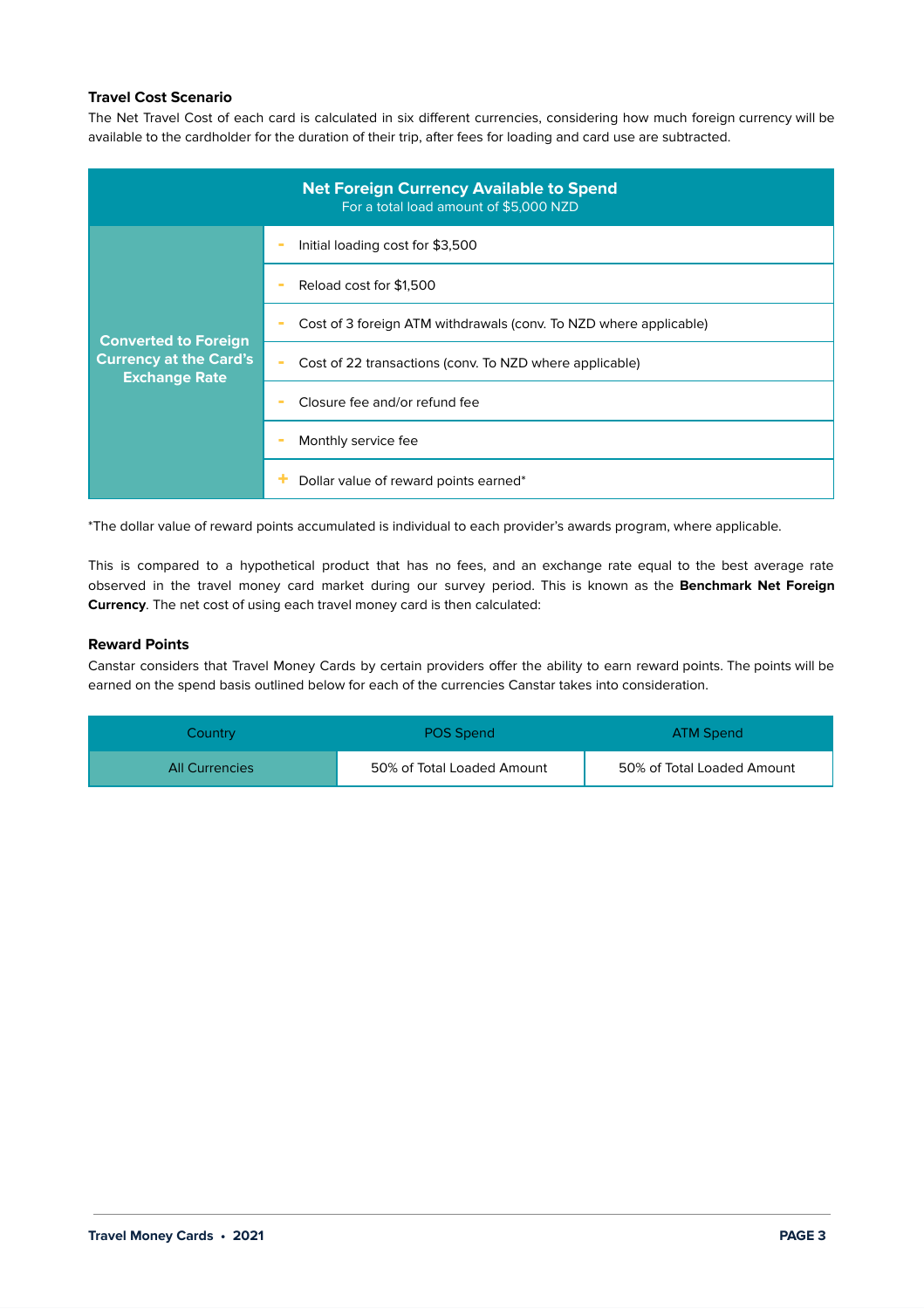## **Feature Score**

The feature score takes into account a number of features in two categories and 10 sub-categories, with individual features allocated points and each category, and subcategory, assigned a weighting. The product with the highest feature score is allocated the maximum score, with all remaining products within the profile scored against it.

The features categories and subcategories, with assigned weights, are:

| <b>Feature Category</b>             | <b>Weight</b> | <b>Description</b>                                                                                                                                          |  |
|-------------------------------------|---------------|-------------------------------------------------------------------------------------------------------------------------------------------------------------|--|
| <b>Research and Opening</b>         | 10%           | Single/Multiple currency card, Maximum number of currencies at<br>a time in the card, currencies available, opening of account<br>required or prepaid card. |  |
| Opening an Account                  | 50%           | Options for account opening online and in physical stores.<br>Opening limits and restrictions                                                               |  |
| <b>Currency Availability</b>        | 50%           | Currencies available on the card                                                                                                                            |  |
| <b>Account Operation</b>            | 45%           |                                                                                                                                                             |  |
| Loading                             | 20%           | Ability to reload the card, Reload using BPAY, Reload at time of<br>purchase                                                                                |  |
| <b>Limits and Restrictions</b>      | 20%           | Maximum number of cards a single person can hold, maximum<br>amount you can load/reload, maximum ATM withdrawal                                             |  |
| <b>Account Usage</b>                | 30%           | Ability to use the card for online purchases, ATMS and POS<br>options, car hire and hotel authorisation                                                     |  |
| Spending                            | 70%           | Availability of spending options (online, internationally, at POS)                                                                                          |  |
| Reporting                           | 30%           | Accessibility of personal and account information online and<br>through a mobile app.                                                                       |  |
| Fees and Charges                    | 30%           | Replacement card fees, cash over counter fee, inactivity fee,<br>negative / insufficient balance                                                            |  |
| Security                            | 15%           | Chip & PIN protected, Signature panel on the reverse, Not linked<br>to personal bank account                                                                |  |
| <b>Customer Service and Support</b> | 15%           | Dispute resolution, card dispatch time, mobile app, customer<br>service, distribution outlets                                                               |  |
| <b>Closure and Expiry</b>           | 15%           | Forfeit remaining balance, card life, unspent money                                                                                                         |  |